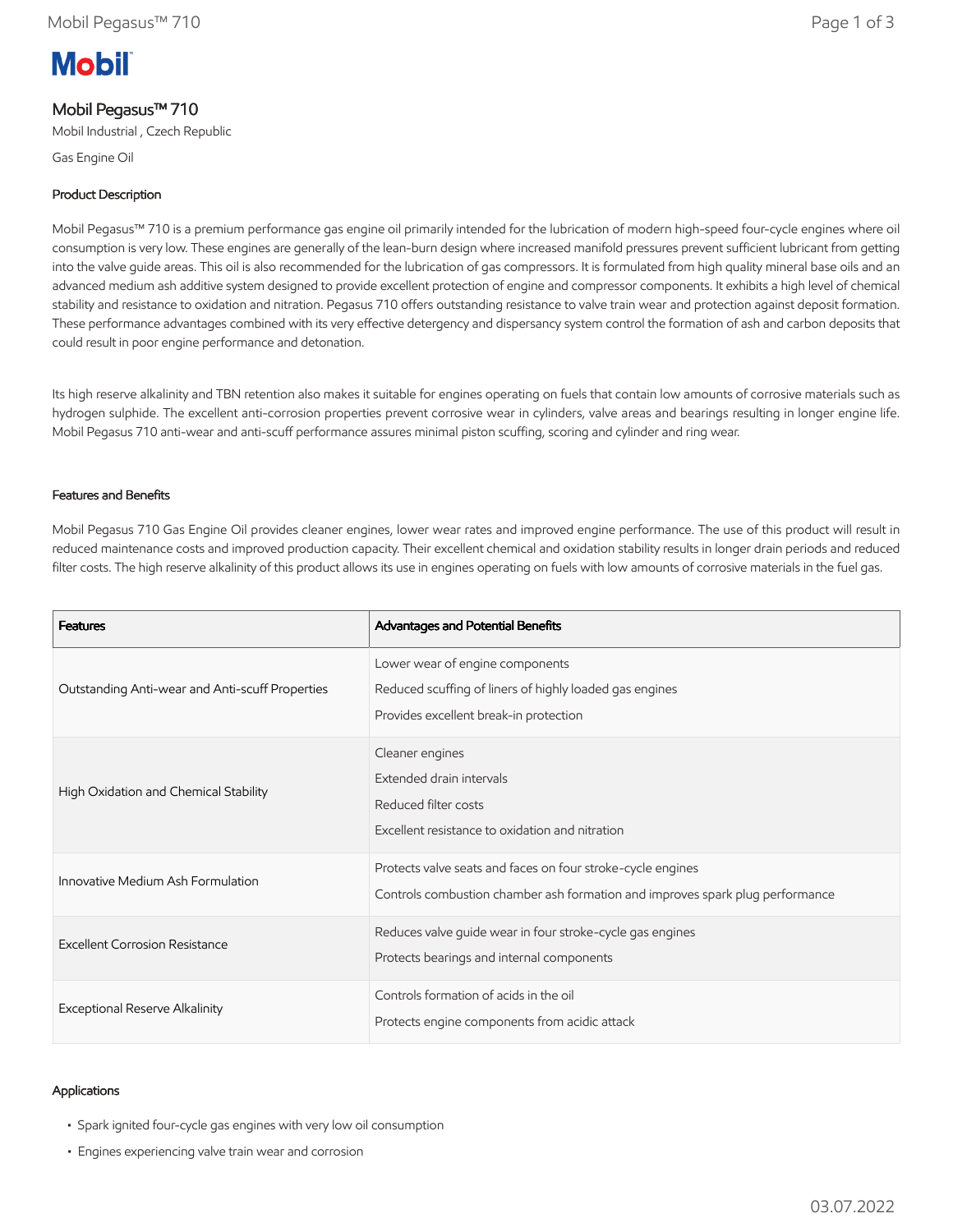# Mobil Pegasus™ 710 Page 2 of 3

- Engines operating on fuel containing low levels of sulphur and chlorine compounds
- Reciprocating compressor cylinders compressing natural gas
- High output or ambient rated engines operating at or in excess of rated capacity under high temperatures

# Specifications and Approvals

| This product has the following approvals:                                                                                               |  |
|-----------------------------------------------------------------------------------------------------------------------------------------|--|
| INNIO Waukesha Engine Cogeneration / Gas Compression Applications Using Pipeline Quality Gas                                            |  |
| Rolls-Royce Solutions Augsburg (former MTU Onsite Energy) Gas Engines Series 400 - all engines with biogas, sewage gas and landfill gas |  |
| MAN M 3271-4                                                                                                                            |  |
| INNIO Jenbacher TI 1000-1109 (Class B fuel gas, Type 2 & 3)                                                                             |  |
| MAN Energy Solutions Augsburg (Heritage MAN B&W) 4 Stroke medium speed engines for LNG operation                                        |  |
| SIEMENS Energy / GUASCOR All natural gas engine model types (except 86EM and 100EM)                                                     |  |

#### Properties and Specifications

| Property                                                   |               |
|------------------------------------------------------------|---------------|
| Grade                                                      | <b>SAE 40</b> |
| Ash, Sulfated, mass%, ASTM D874                            | 1.0           |
| Flash Point, Cleveland Open Cup, °C, ASTM D92              | 249           |
| Kinematic Viscosity @ 100 C, mm2/s, ASTM D445              | 13.2          |
| Kinematic Viscosity @ 40 C, mm2/s, ASTM D445               | 121           |
| Pour Point, °C, ASTM D97                                   | $-15$         |
| Specific Gravity, 15.6 C/15.6 C, ASTM D1298                | 0.896         |
| Viscosity Index, ASTM D2270                                | 98            |
| Density 15 C, kg/L, CALCULATED                             | 0.896         |
| Base Number - Xylene/Acetic Acid, mg KOH/g, ASTM D2896 (*) |               |

(\*) use of other ASTM approved solvents may yield different results

### Health and safety

Health and Safety recommendations for this product can be found on the Material Safety Data Sheet (MSDS) @ [http://www.msds.exxonmobil.com/psims](http://www.msds.exxonmobil.com/psims/psims.aspx) /psims.aspx

All trademarks used herein are trademarks or registered trademarks of Exxon Mobil Corporation or one of its subsidiaries unless indicated otherwise.

01-2022

.

Typical Properties are typical of those obtained with normal production tolerance and do not constitute a specification. Variations that do not affect product performance are to be expected during normal manufacture and at different blending locations. The information contained herein is subject to change without notice. All products may not be available locally. For more information, contact your local ExxonMobil contact or visit